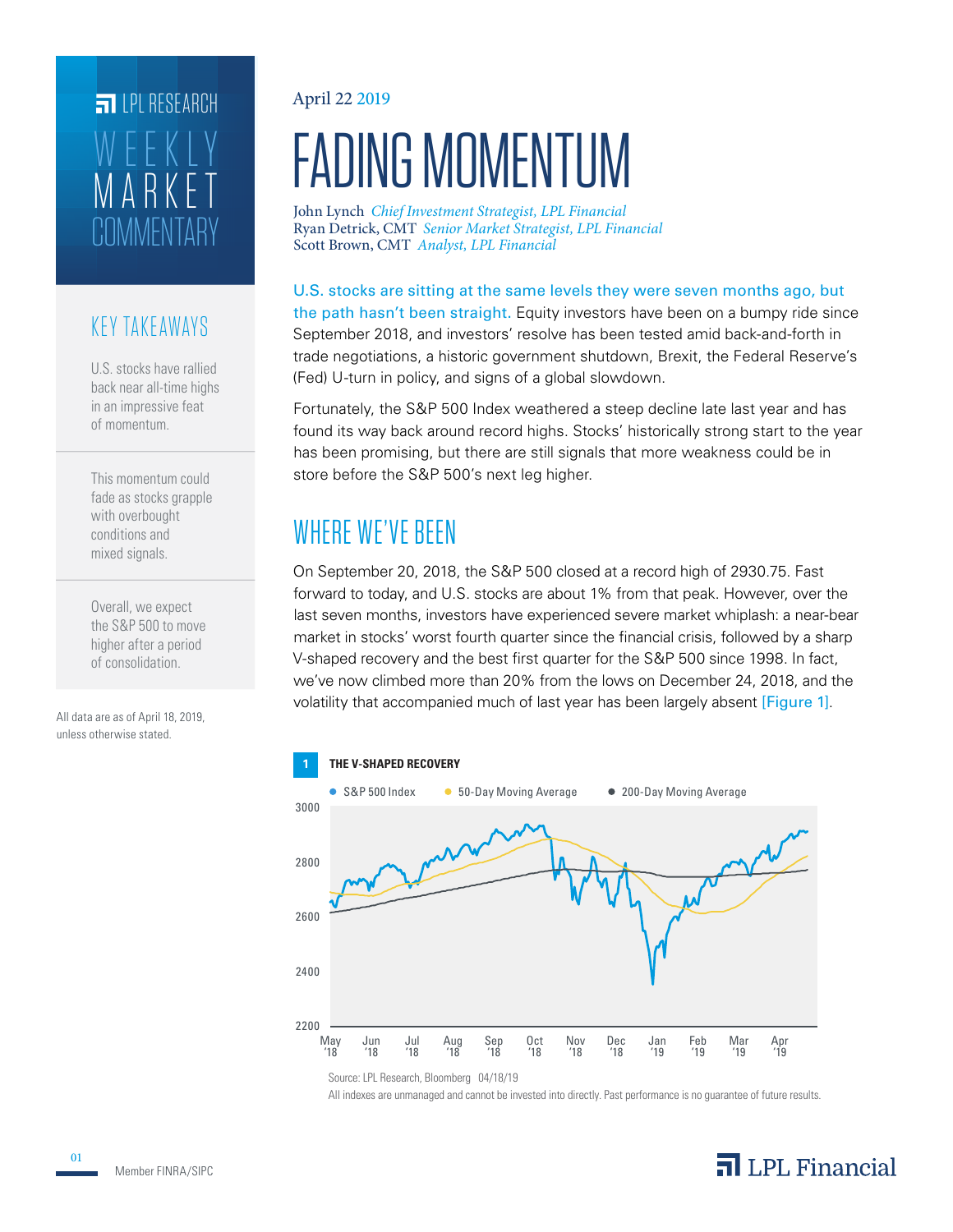We've maintained that the late-2018 sell-off was overdone, and we see a compelling case for equities near these levels based on sound economic fundamentals. However, the recovery has been arguably a bit fast considering that many of the reasons for the decline have yet to be resolved. First quarter earnings growth will likely be flat, U.S.-China trade negotiations are still ongoing, and structural challenges in Europe and Japan will likely persist. We believe short-term trade and political headwinds will subside as the year progresses, but there is still considerable global uncertainty weighing on economic activity. Stocks' overbought conditions, along with slightly weaker economic and corporate profit outlooks, could hinder gains in the short term.

We recently recommended dialing back equity allocations to market weight for suitable investors because of this.

### A STRONG FIRST QUARTER

Stocks' strong start to a year typically sets the stage for more gains, according to history [Figure 2]. In fact, nine of the past 10 times the S&P 500 was up at least 10% during the first quarter, the rest of the year was also positive.

However, it's important to note that in these occurrences, stocks' momentum tapered off over the following months. When the S&P 500 has

#### **2 A GOOD START TO THE YEAR CAN HAVE BULLS SMILING**

| S&P 500 Index Returns When Q1 Gains >10% (1950–Current) |               |                  |                                       |                         |                                                |                                                    |  |  |  |
|---------------------------------------------------------|---------------|------------------|---------------------------------------|-------------------------|------------------------------------------------|----------------------------------------------------|--|--|--|
| Year                                                    | S&P 500 Index | <b>Q1 Return</b> | <b>Final Three</b><br><b>Quarters</b> | <b>Full Year Return</b> | <b>Max Gain Final</b><br><b>Three Quarters</b> | <b>Max Pullback Final</b><br><b>Three Quarters</b> |  |  |  |
| 1961                                                    | 65.06         | 12.0%            | 10.0%                                 | 23.1%                   | 12.8%                                          | $-4.4%$                                            |  |  |  |
| 1967                                                    | 90.20         | 12.3%            | $7.0\%$                               | 20.1%                   | $10.6\%$                                       | $-6.6%$                                            |  |  |  |
| 1975                                                    | 83.36         | 21.6%            | 8.2%                                  | 31.5%                   | 19.0%                                          | $-14.1%$                                           |  |  |  |
| 1976                                                    | 102.77        | 13.9%            | 4.6%                                  | 19.1%                   | 9.3%                                           | $-8.4%$                                            |  |  |  |
| 1986                                                    | 238.90        | 13.1%            | 1.4%                                  | 14.6%                   | 11.1%                                          | $-9.4%$                                            |  |  |  |
| 1987                                                    | 291.70        | 20.5%            | $-15.3%$                              | 2.0%                    | 21.0%                                          | $-33.5%$                                           |  |  |  |
| 1991                                                    | 375.22        | 13.6%            | 11.2%                                 | 26.3%                   | 13.2%                                          | $-5.6%$                                            |  |  |  |
| 1998                                                    | 1,101.75      | 13.5%            | 11.6%                                 | 26.7%                   | 29.7%                                          | $-19.3%$                                           |  |  |  |
| 2012                                                    | 1,408.47      | 12.0%            | 1.3%                                  | 13.4%                   | 14.7%                                          | $-9.9%$                                            |  |  |  |
| 2013                                                    | 1,569.19      | 10.0%            | 17.8%                                 | 29.6%                   | 19.9%                                          | $-5.6%$                                            |  |  |  |
| 2019                                                    | 2834.40       | 13.1%            | $\overline{\mathcal{L}}$              | $\overline{?}$          | $\overline{\phantom{a}}$                       | $\overline{\phantom{a}}$                           |  |  |  |
|                                                         | Average       |                  | 5.8%                                  | 20.7%                   | 16.1%                                          | $-11.7%$                                           |  |  |  |
|                                                         | Mean          |                  | 7.6%                                  | 21.6%                   | 14.0%                                          | $-8.9\%$                                           |  |  |  |
|                                                         | Count         |                  | 10                                    | 10                      |                                                |                                                    |  |  |  |
|                                                         | Higher        |                  | $\overline{9}$                        | 10                      |                                                |                                                    |  |  |  |

#### **Average Year For S&P 500 Index (1950–2018)**

|          | <b>Final Three</b><br><b>Quarters</b> | <b>Full Year Return</b> | <b>Max Gain Final</b><br><b>Three Quarters</b> | <b>Max Pullback Final</b><br><b>Three Quarters</b> |
|----------|---------------------------------------|-------------------------|------------------------------------------------|----------------------------------------------------|
| Average  | 6.3%                                  | 8.8%                    | 17.5%                                          | $-12.1%$                                           |
| Median   | 7.3%                                  | 11.4%                   | 14.3%                                          | $-9.6%$                                            |
| % Higher | 72.5%                                 | 71.0%                   |                                                |                                                    |

Source: LPL Research, FactSet 04/22/19

All indexes are unmanaged and cannot be invested into directly. Past performance is no guarantee of future results.

The modern design of the S&P 500 stock index was first launched in 1957. Performance back to 1950 incorporates the performance of predecessor index, the S&P 90. All data are as of 03/29/19.

02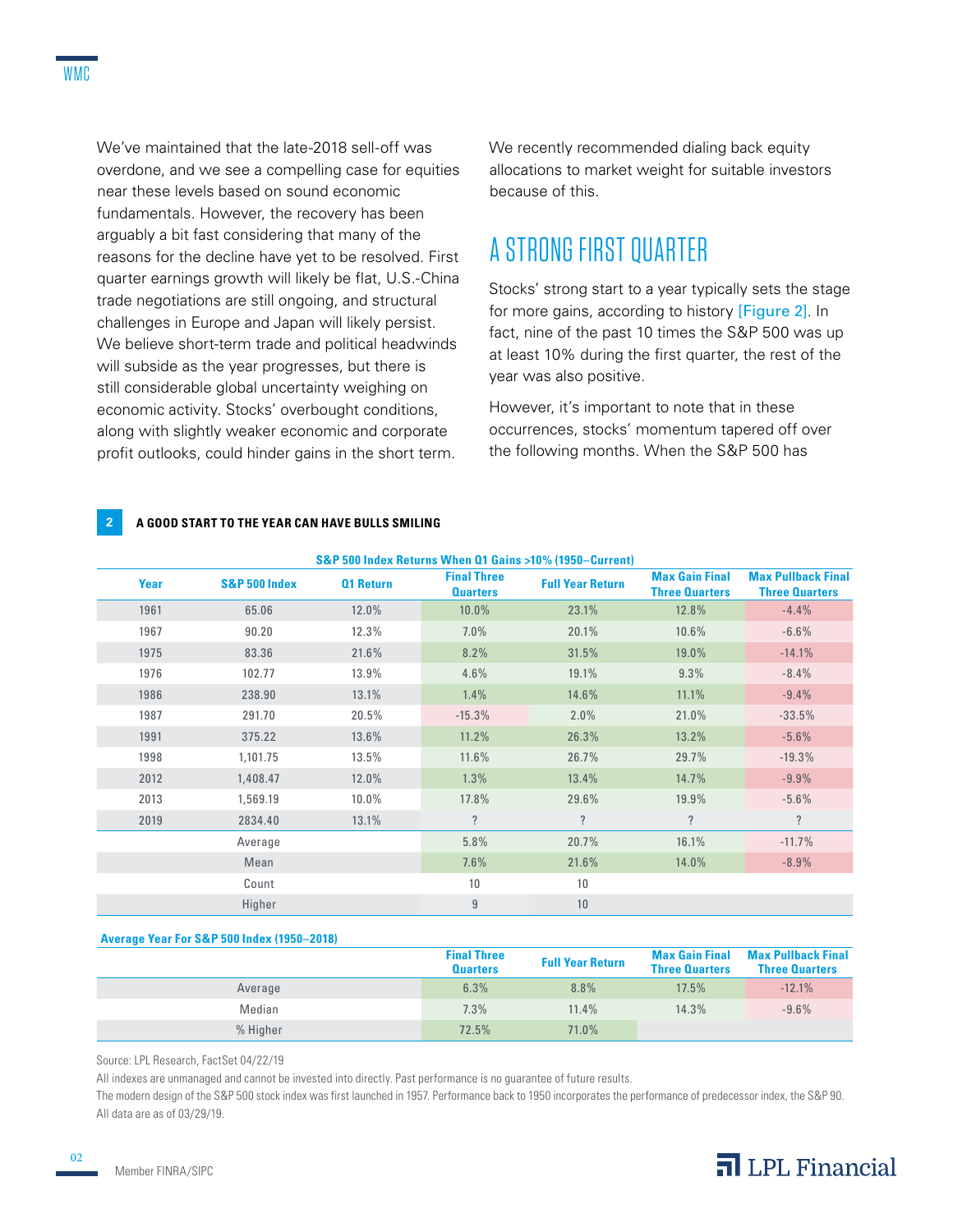climbed 10% in the first quarter, the average return for the final three quarters of the year has been 5.8%, lower than the 6.3% gain in the final three months of the average year. Stocks have also been more susceptible to midyear volatility after a strong start. In these years, the S&P 500 has sold off an average of 8.9% en route to gains in the last three months. The S&P 500 has yet to endure a 3% pullback over the course of its recovery this year, so based on history, it could be wise to temper expectations for stocks over the next few months.

### MIXED SIGNALS

Fixed income markets are also sending pessimistic signals on the economic outlook. While we believe long-term rates have likely bottomed for the year, the 10-year Treasury yield has struggled to rebound from a 15-month low as bond investors position for more weakness. Lower yields have conflicted with other signs of global economic strength: Copper is outperforming gold, cyclicals have outperformed defensive sectors over recent weeks, and equities around the globe are rallying. We believe lower Treasury yields are more of a consequence of higher international demand for U.S. debt amid lower global rates. However, the bond market's conflicting signals hint to the complicated environment investors are facing.

## CONCLUSION

We still believe stocks are set for continued gains in 2019. However, given the increased risk of a pullback in the near term, we believe that a market weight stance for equities within diversified portfolios is prudent. On any such pullback, we would expect the 2815 level of the S&P 500 to act as potential support.

While market volatility can be painful at times, we encourage suitable investors to view pullbacks as opportunities to rebalance or add to current positions at cheaper prices. Investors who have stayed the course over these past several months have been rewarded with higher prices, just as they have been in other parts of this bull market.

Overall, we still believe the S&P 500's fair value is around 3,000 based on sound fundamentals. However, with the index about 3% from that target just four months into the year, we expect more volatility in the near term as market momentum fades $\blacksquare$ 

### $\overline{\mathbf{a}}$  LPL Financial